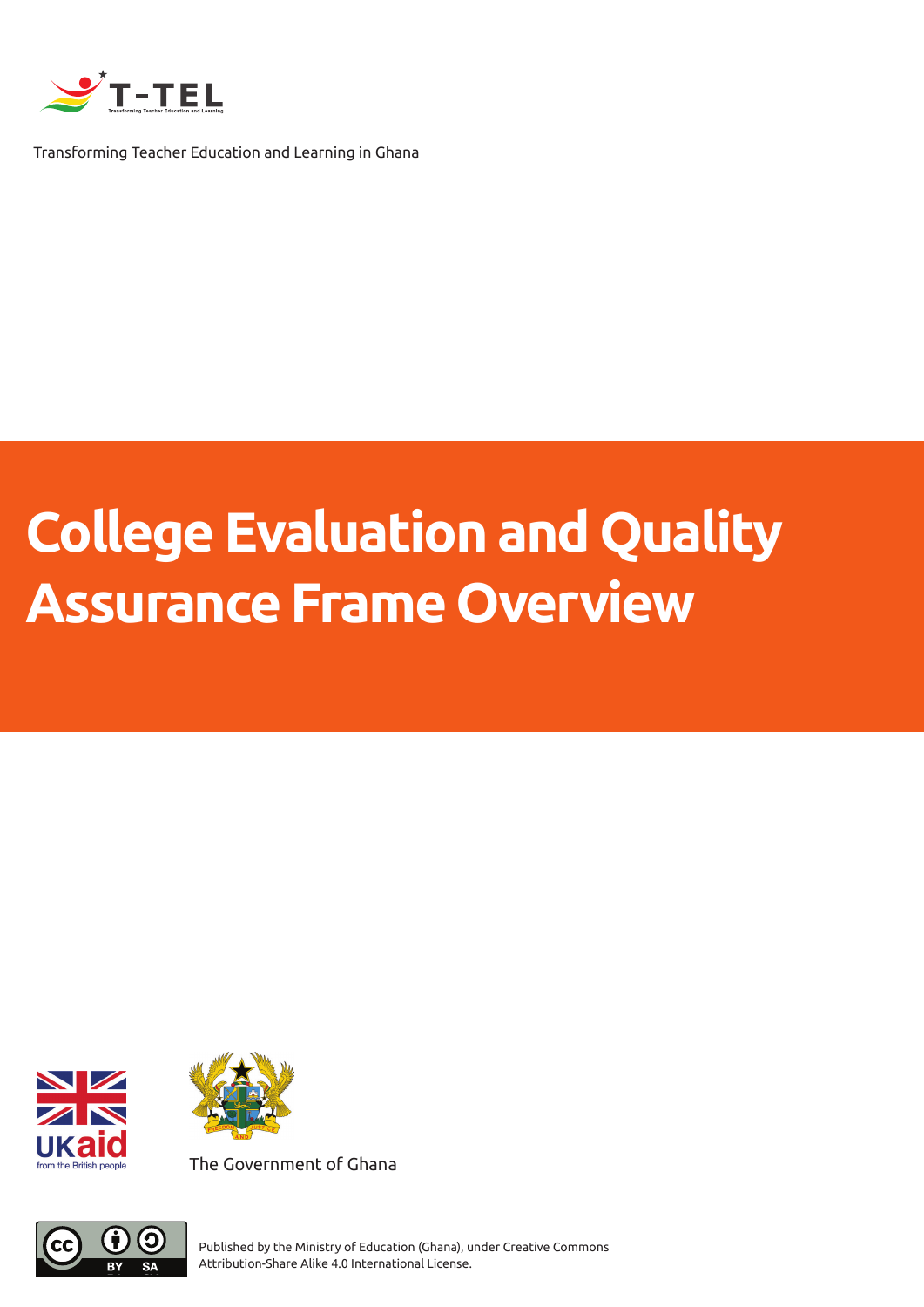## **College Evaluation and Quality Assurance Frame Overview**

For the purpose of evaluating the effectiveness of Colleges of Education practices and provisions, the College Evaluation Form has been designed to cover seven Quality Indicators. Each indicator has a number of themes with associated quality statements. This overview shows the indicators and the themes and where applicable the related evidence that the Officer undertaking the evaluation and quality assurance should look out for. The process of providing an overall rating of a College in terms of quality practices and provision is also covered.

The College Evaluation Form has a four-level rating scale as:

- **4 Outstanding**  college demonstrates major strengths across all quality statements
- **3 Good**  college demonstrates strengths that outweigh weaknesses
- **2 Satisfactory** college demonstrates some strengths but with significant weaknesses in key areas
- **1 Unsatisfactory** college demonstrates significant weaknesses that far outweigh strengths

#### **Aggregated Value for total of evaluation grading values**

Under each quality indicator, the values assigned each quality statement are added to get the Total Evaluation Value, which is then used to calculate the aggregated value for each indicator. The aggregated value for each quality indicator, is calculated as:

Aggregated Value (AV) = Total Evaluation Value Number of Quality Statements

The get the overall rating score for a College, use:

Rating Score (RS) = Total Aggregated Value

7

| <b>Quality Indicators</b>               | <b>Aggregated Value</b> |
|-----------------------------------------|-------------------------|
| Leadership and Quality of<br>Management |                         |
| Training and Learning                   |                         |
| Infrastructure and<br>Environment       |                         |
| Assessment                              |                         |
| Student Engagement                      |                         |
| Monitoring and Evaluation               |                         |
| Partnership and<br>Cooperation          |                         |
| <b>Total Aggregated Value</b>           |                         |

#### **Overall Rating Scale**

Rating Score between **1.0 and 1.99 - Unsatisfactory** quality

Rating Score between **2.0 and 2.99 – Satisfactory** quality with **Good** features

Rating Score of **3.0 but less than 3.79** – **Good** quality with **Outstanding** features

Rating Score of **3.8 to 4.0** – **Outstanding** quality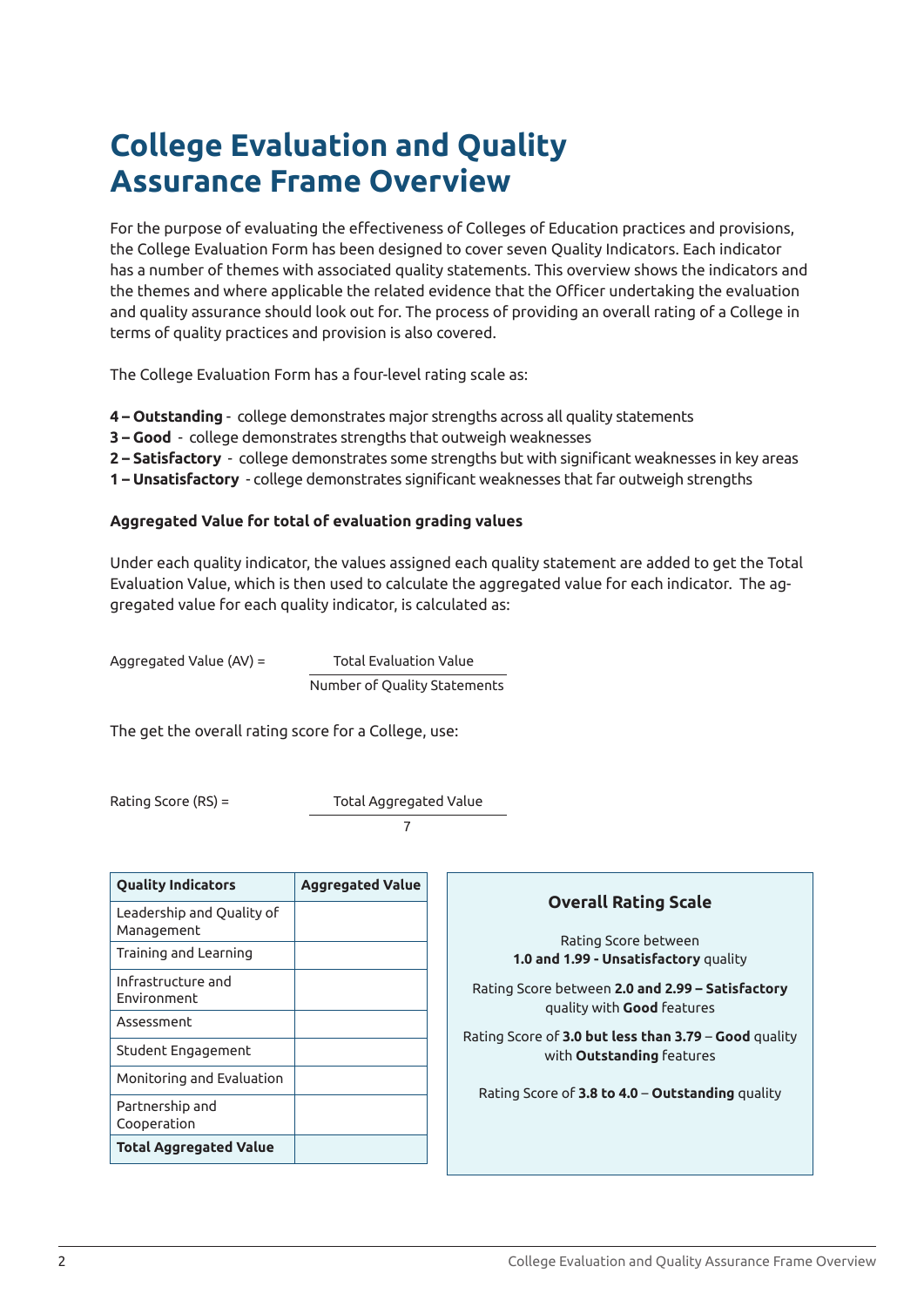| <b>Quality Indicator</b>        | <b>Themes</b>                                                                      |
|---------------------------------|------------------------------------------------------------------------------------|
| <b>Leadership and</b>           | A.1 Policies and Procedures                                                        |
| <b>Quality of</b><br>Management | A.2 Effective leadership & quality management                                      |
|                                 | A.3 Functional internal quality assurance system                                   |
|                                 | A.4 Effective Governing Council                                                    |
|                                 | A.5 Effective Resource Management                                                  |
|                                 | A.6 Implementation of College Improvement Plan                                     |
|                                 | A.7 Quality of staff                                                               |
|                                 | A.8 Effective Staff Professional Development                                       |
|                                 | A.9 Gender Responsive Management and Inclusion                                     |
| <b>Training and</b>             | B.1 NCTE Minimum Standards of Teaching and Learning                                |
| Learning                        | B.2 Policy, Teaching and Professional Development                                  |
|                                 | B.3 Curriculum and Learning in accordance with the NCTE Minimum Standards          |
|                                 | B.4 Quality micro-teaching, practicum and teaching practice                        |
| Infrastructure and              | C.1 Provision of quality physical infrastructure for effective programmes delivery |
| <b>Environment</b>              | C.2 Provision of resources that effectively support teaching and learning          |
|                                 | C.3 Quality health and safety provisions                                           |
|                                 | C.4 Strategies for quality leaning environment and infrastructure                  |
| <b>Assessment</b>               | D.1 Diversity of Assessment tools                                                  |
|                                 | D.2 Quality of Assessment tools and examination procedures                         |
|                                 | D.3 Quality of Assessment and Learning                                             |
|                                 | D.4 Quality of Assessment internal controls                                        |
| <b>Student</b>                  | E.1 Quality Academic Advisory System                                               |
| Engagement                      | E.2 Quality of Student Support                                                     |
|                                 | E.3 Quality of procedures for admitting student teachers                           |
|                                 | E.4 Effectiveness of Student Leadership                                            |
| <b>Monitoring and</b>           | F.1 Monitoring and Evaluation in the College                                       |
| <b>Evaluation</b>               | F.2 Systematic process of monitoring academic programme                            |
|                                 | F.3 Systematic process of evaluating data                                          |
|                                 | F.4 Systematic process of monitoring student engagement and other practices        |
| Partnership and                 | G.1 Partnership and Cooperation in the College                                     |
| Cooperation                     | G.2 Partnership at local, national and international levels                        |
|                                 | G.3 Partnership and Cooperation with other College                                 |
|                                 | G.4 Engaging external partners.                                                    |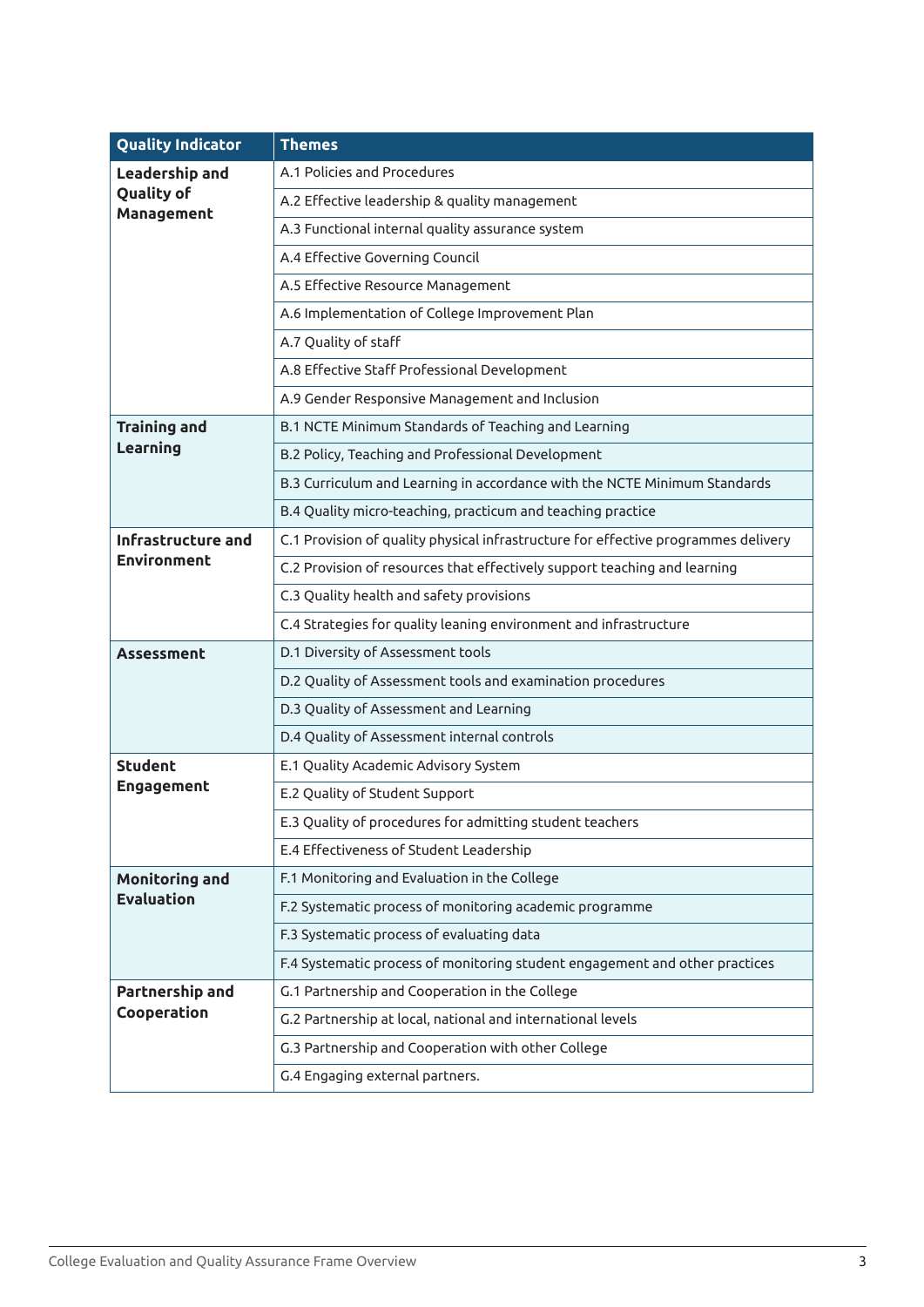### **Overview of Quality Statements**

| <b>Quality Statement</b>                                                                                                                                                                                                                                                                                                                                                                                                                                                                                                                                                                                                                                                              | <b>Evidence</b>                                                                           | <b>Note</b> |
|---------------------------------------------------------------------------------------------------------------------------------------------------------------------------------------------------------------------------------------------------------------------------------------------------------------------------------------------------------------------------------------------------------------------------------------------------------------------------------------------------------------------------------------------------------------------------------------------------------------------------------------------------------------------------------------|-------------------------------------------------------------------------------------------|-------------|
| A. Leadership and Quality of Management                                                                                                                                                                                                                                                                                                                                                                                                                                                                                                                                                                                                                                               |                                                                                           |             |
| <b>A1. College Policies and Procedures</b>                                                                                                                                                                                                                                                                                                                                                                                                                                                                                                                                                                                                                                            |                                                                                           |             |
| (i) Colleges of Education Act 847 (2012)                                                                                                                                                                                                                                                                                                                                                                                                                                                                                                                                                                                                                                              |                                                                                           |             |
| (ii) Harmonised Statutes for Colleges of<br>Education                                                                                                                                                                                                                                                                                                                                                                                                                                                                                                                                                                                                                                 |                                                                                           |             |
| (iii) Harmonised Conditions of Service for<br>Colleges of Education                                                                                                                                                                                                                                                                                                                                                                                                                                                                                                                                                                                                                   |                                                                                           |             |
| (iv) Harmonised Scheme of Service for<br>Staff of Colleges of Education                                                                                                                                                                                                                                                                                                                                                                                                                                                                                                                                                                                                               |                                                                                           |             |
| (v) Public Procurement Act 663 (2003)                                                                                                                                                                                                                                                                                                                                                                                                                                                                                                                                                                                                                                                 |                                                                                           |             |
| (vi) Financial Administration Act 654 (2003)                                                                                                                                                                                                                                                                                                                                                                                                                                                                                                                                                                                                                                          | All these documents should be                                                             |             |
| (vii) Financial Administration Regula-<br>tions(2004)                                                                                                                                                                                                                                                                                                                                                                                                                                                                                                                                                                                                                                 | seen.                                                                                     |             |
| (viii) Polices:<br>Gender and Inclusion Policy<br>۰<br>Sexual Harassment Policy<br>٠<br>Financial Management Policy<br>٠<br>Health and Safety Policy<br>٠<br>Staff Professional Development Policy<br>٠<br>Staff Code Conduct<br>٠<br><b>Staff Appraisal Policy</b><br>٠<br>Student Admission and Exam Policy<br>٠<br>Teaching and Learning Policy<br>٠<br>Quality Assurance Policy<br>٠<br>Public Engagement Policy<br>٠<br>Assessment Policy<br>٠<br><b>Staff Recruitment Policy</b><br>٠<br>Acceptable use Policy<br>٠<br>Students' Engagement Policy<br>A.2 Effective leadership &quality management<br>(i) College vision, mission and value state-<br>ment are clearly aligned. | Documents showing vision,<br>mission and value statement:<br>students' handbook, Improve- |             |
| (ii) there is effective staff participation in                                                                                                                                                                                                                                                                                                                                                                                                                                                                                                                                                                                                                                        | ment Plan<br>Minutes, survey results                                                      |             |
| decision making process of the college<br>(iii) there is effective student participation<br>in decision making process of the college                                                                                                                                                                                                                                                                                                                                                                                                                                                                                                                                                 | Minutes, survey and appraisal                                                             |             |
| (iv) there are clear and appropriate job<br>descriptions for staff                                                                                                                                                                                                                                                                                                                                                                                                                                                                                                                                                                                                                    | Copies of job description                                                                 |             |
| (v) there is a robust system for<br>performance appraisal of staff                                                                                                                                                                                                                                                                                                                                                                                                                                                                                                                                                                                                                    | Copies of performance<br>management procedure                                             |             |
| (vi) there are strategies that encourage<br>progress towards implementing policies<br>and good practice relating to gender<br>sensitivity and responsiveness                                                                                                                                                                                                                                                                                                                                                                                                                                                                                                                          |                                                                                           |             |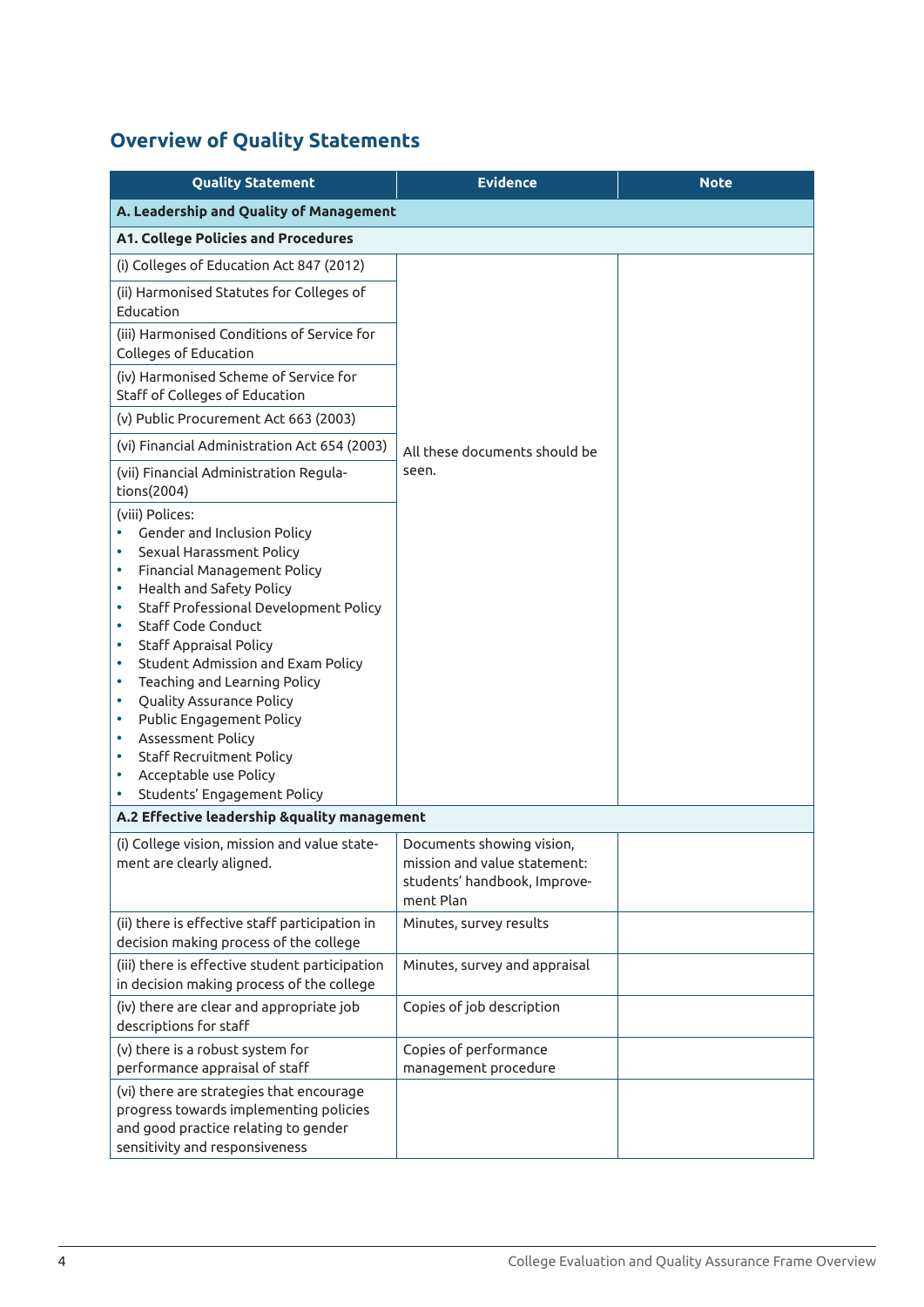| <b>Quality Statement</b>                                                                                                                                                                                                     | <b>Evidence</b>                                                                                                                                                                                                                                                                                                               | <b>Note</b> |
|------------------------------------------------------------------------------------------------------------------------------------------------------------------------------------------------------------------------------|-------------------------------------------------------------------------------------------------------------------------------------------------------------------------------------------------------------------------------------------------------------------------------------------------------------------------------|-------------|
| (vii) there are procurement policies and<br>procedures that secure value for money                                                                                                                                           | Existence and functioning<br>$\bullet$<br>of an Entity Tender<br>$\bullet$<br>Committee (in line with the<br>$\bullet$<br><b>Public Procurement Act)</b><br>Minutes/reports of tender<br>$\bullet$<br>sessions<br>Annual procurements plans<br>$\bullet$<br>Documentation of procured<br>$\bullet$<br>goods and services, etc |             |
| (viii) there is an annual calendar that cap-<br>tures all key activities and meetings e.g.<br>matriculation, regular leadership meetings,<br>departmental meetings, council meetings,<br>committee meetings and SRC meetings | Evidence to include:<br>Reports<br>Minutes with action points<br>Functionality of these struc-<br>tures, etc                                                                                                                                                                                                                  |             |
| (ix) there is an effective disciplinary<br>procedure for students and staff.                                                                                                                                                 |                                                                                                                                                                                                                                                                                                                               |             |
| A.3 Functional internal quality assurance system                                                                                                                                                                             |                                                                                                                                                                                                                                                                                                                               |             |
| (i) there is a functioning Quality Assurance<br>(QA) Unit                                                                                                                                                                    |                                                                                                                                                                                                                                                                                                                               |             |
| (ii) there is a system of appraising its work<br>regularly through self-evaluation                                                                                                                                           |                                                                                                                                                                                                                                                                                                                               |             |
| (iii) all academic staff possess at least the<br>required minimum qualification                                                                                                                                              |                                                                                                                                                                                                                                                                                                                               |             |
| (iv) there is a well-documented staff audit                                                                                                                                                                                  |                                                                                                                                                                                                                                                                                                                               |             |
| (v) there is an annual institutional self-<br>assessment report                                                                                                                                                              |                                                                                                                                                                                                                                                                                                                               |             |
| <b>A.4 Effective Governing Council</b>                                                                                                                                                                                       |                                                                                                                                                                                                                                                                                                                               |             |
| (i) there is a properly constituted Govern-<br>ing Council                                                                                                                                                                   | Evidence to include:<br>List of members and<br>$\bullet$<br>constituencies/bodies they<br>$\bullet$<br>represent<br>Minutes of meetings and<br>regularity of meetings as<br>stipulated in Act 847<br>Reports on major<br>activities of Council                                                                                |             |
| (ii) there are functioning committees of the<br>governing council                                                                                                                                                            |                                                                                                                                                                                                                                                                                                                               |             |
| (iii) governing council meetings are<br>regularly held and minutes taken with<br>actions clearly documented                                                                                                                  | As in (i)                                                                                                                                                                                                                                                                                                                     |             |
| (iv) College Improvement Plan (CIP) is ap-<br>proved by the Council submitted to NCTE.                                                                                                                                       |                                                                                                                                                                                                                                                                                                                               |             |
| (v) College Development Plan has been<br>approved by the Council and submitted to<br>NCTE.                                                                                                                                   |                                                                                                                                                                                                                                                                                                                               |             |
| (vi) College regularly submits annual report<br>to NCTE and NAB                                                                                                                                                              |                                                                                                                                                                                                                                                                                                                               |             |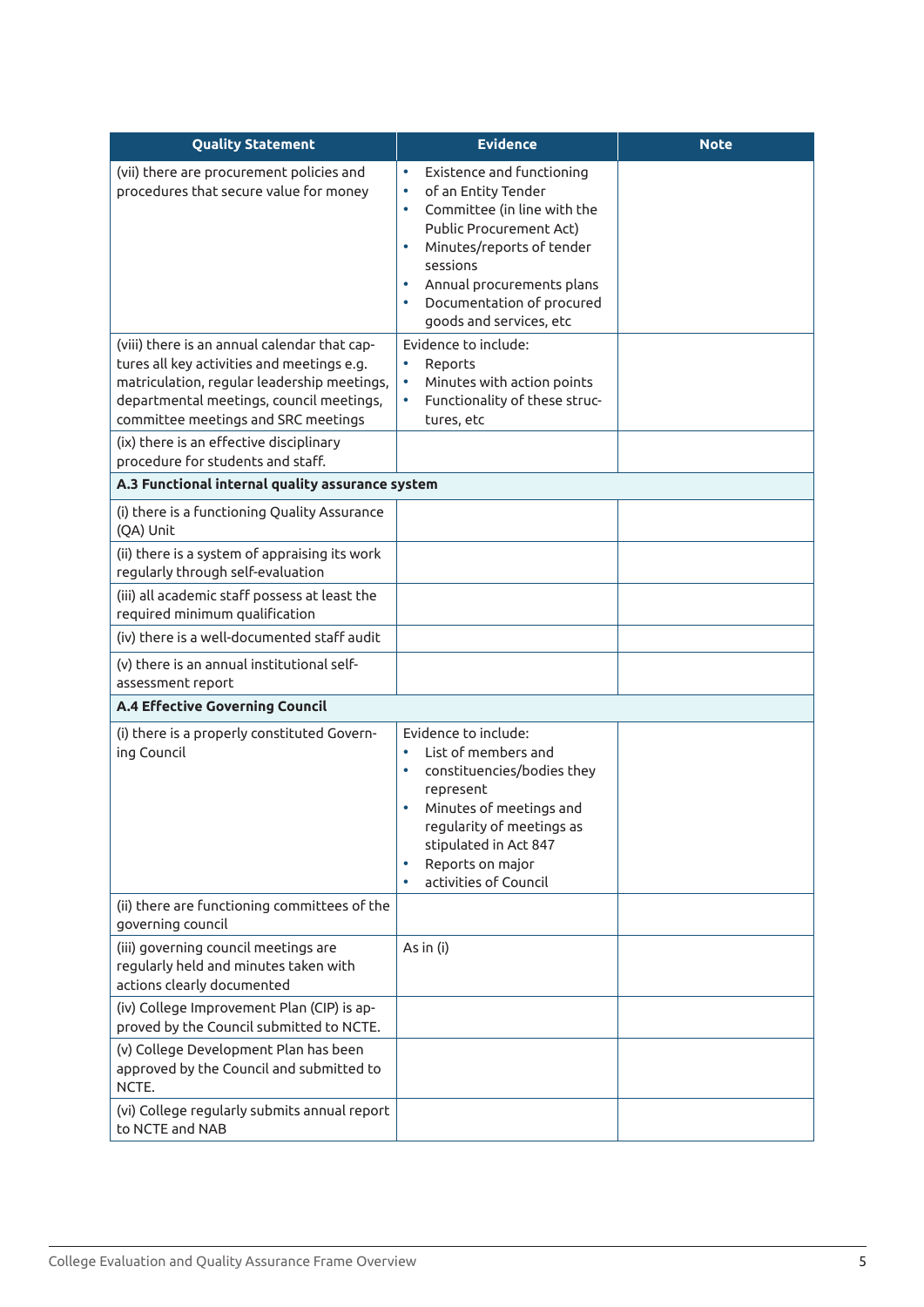| <b>Quality Statement</b>                                                                                           | <b>Evidence</b> | <b>Note</b> |
|--------------------------------------------------------------------------------------------------------------------|-----------------|-------------|
| A.5 Effective Resource Management                                                                                  |                 |             |
| (i) there are clear financial management<br>regulations and standing orders in place<br>and operational            |                 |             |
| (ii) there is a functional finance committee                                                                       |                 |             |
| (iii) there are clear terms of reference for<br>relevant committees and are operationally<br>effective.            |                 |             |
| (iv) College budget has been prepared,<br>approved by the governing council                                        |                 |             |
| (v) approved budget has been submitted<br>to NCTE                                                                  |                 |             |
| (vi) College budget is linked to College<br>Improvement Plan                                                       |                 |             |
| (vii) there is an inventory of all College<br>resources                                                            |                 |             |
| (viii) there is a robust internal financial<br>management system and control.                                      |                 |             |
| (ix) there is a functioning procurement<br>committee                                                               |                 |             |
| (x) there are sufficient funds to support<br>programmes                                                            |                 |             |
| (xii) there is a transparent system of<br>financial management including regular<br>internal and external auditing |                 |             |
| (xii) all sources of income are legitimate<br>and known                                                            |                 |             |
| (xiii) there is an effective resource<br>allocation system and procedures                                          |                 |             |
| A.6 Implementation of College Improvement Plan                                                                     |                 |             |
| (i) it has a clear statement of the vision and<br>mission of the Institution                                       |                 |             |
| (ii) it has a clear statement of objectives                                                                        |                 |             |
| (iii) it has sufficient statistical data to<br>support the plan                                                    |                 |             |
| (iv) it has clear and appropriate allocation<br>of responsibilities for implementation                             |                 |             |
| (v) there is a clear progress monitoring plan                                                                      |                 |             |
| (vi) there is a clear plan for evaluation of<br>College Improvement Plan implementation                            |                 |             |
| A.7 Quality of staff                                                                                               |                 |             |
| (i) the College operates an open and<br>transparent recruitment process.                                           |                 |             |
| (ii) the College staff have appropriate<br>qualifications, experience and rank                                     |                 |             |
| (iii) there are appropriate procedures for<br>assessing and identifying the Institution's<br>staffing needs        |                 |             |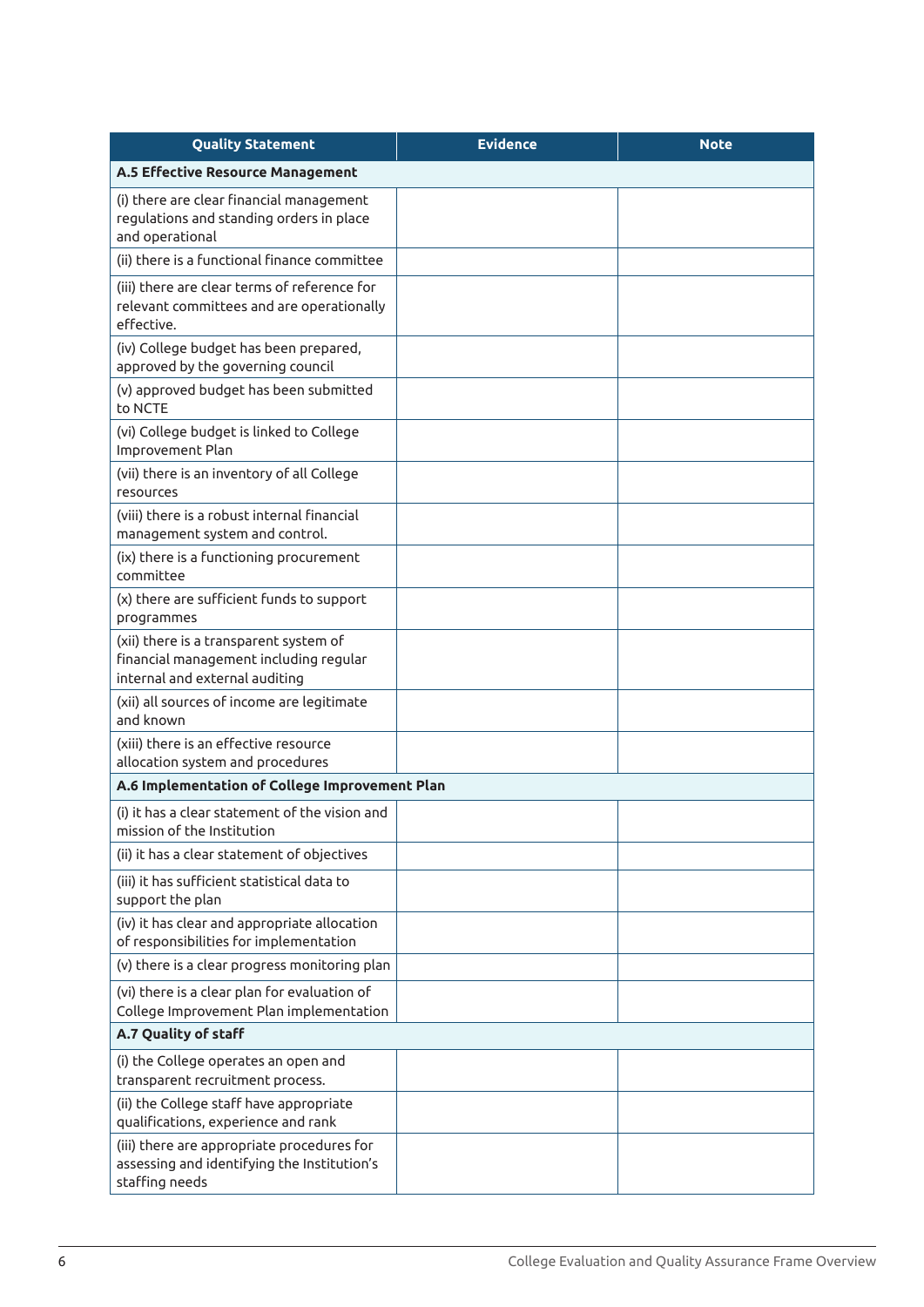| <b>Quality Statement</b>                                                                                                                                                                                                                                                                    | <b>Evidence</b> | <b>Note</b> |
|---------------------------------------------------------------------------------------------------------------------------------------------------------------------------------------------------------------------------------------------------------------------------------------------|-----------------|-------------|
| A.8 Effective Staff Professional Development                                                                                                                                                                                                                                                |                 |             |
| (i) it has a staff development policy in place<br>and is being implemented for academic<br>and non-academic staff                                                                                                                                                                           |                 |             |
| (ii) there are opportunities for on-the-job<br>training                                                                                                                                                                                                                                     |                 |             |
| (iii) there are opportunities to attend as<br>appropriate, conferences, seminars,<br>workshops etc.                                                                                                                                                                                         |                 |             |
| (iv) there is feedback from staff<br>development activities                                                                                                                                                                                                                                 |                 |             |
| (v) research opportunities are made<br>available as appropriate                                                                                                                                                                                                                             |                 |             |
| A.9 Gender Responsive Management and Inclusion                                                                                                                                                                                                                                              |                 |             |
| (i) there are strategies that encourage a<br>fair gender balance in both leadership and<br>management                                                                                                                                                                                       |                 |             |
| (ii) there are policies that ensure gender<br>responsiveness and inclusion                                                                                                                                                                                                                  |                 |             |
| <b>TRAINING AND LEARNING</b>                                                                                                                                                                                                                                                                |                 |             |
| B.1 NCTE Minimum Standards of Teaching and Learning (it is compulsory to gain at least satisfactory in<br>this area in order to achieve reaccreditation)                                                                                                                                    |                 |             |
| Is a current edition of NCTE Minimum<br>Standards readily available? How is it used?<br>What are the priorities set out in the<br>standards and how is the institution work-<br>ing towards achieving them?<br>Are there challenges confronting the staff<br>in implementing the standards? |                 |             |
| <b>B.2 Policy, Teaching and Professional Development</b>                                                                                                                                                                                                                                    |                 |             |
| (i) there is a clear teaching and learning<br>policy with the aim to provide quality<br>training and learning                                                                                                                                                                               |                 |             |
| (ii) all academic staff have minimum<br>qualifications expected, subject knowledge<br>and experience to teach at the college                                                                                                                                                                |                 |             |
| (iii) opportunities for further training and<br>in-service programmes are clearly defined                                                                                                                                                                                                   |                 |             |
| (iv) it has a curriculum that is flexibly<br>structured to meet the needs and chal-<br>lenges of the basic education teacher                                                                                                                                                                |                 |             |
| (v) there are documentary evidence of<br>staff participation in professional<br>development programmes                                                                                                                                                                                      |                 |             |
| (vi) ICT is appropriately used for teaching<br>and learning                                                                                                                                                                                                                                 |                 |             |
| (vii) tutors and trainee teachers have<br>access to a variety of resources: a library,<br>videos, the internet, and realia (concrete<br>teaching aids)                                                                                                                                      |                 |             |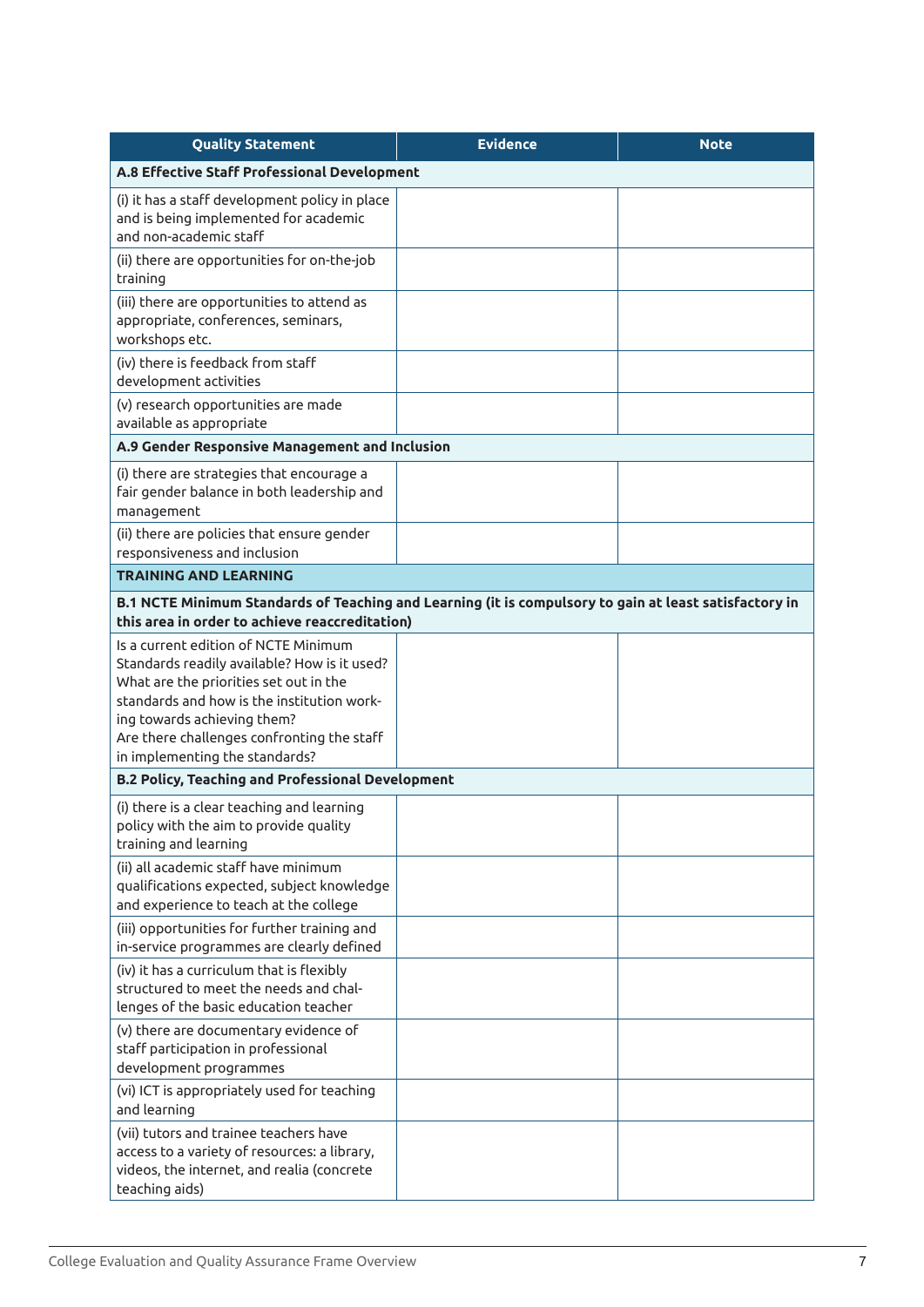| <b>Quality Statement</b>                                                                                                                                                                                                                                                                                                                                                                                                                                                                                                                                                                                                                                                                                                          | <b>Evidence</b> | <b>Note</b> |
|-----------------------------------------------------------------------------------------------------------------------------------------------------------------------------------------------------------------------------------------------------------------------------------------------------------------------------------------------------------------------------------------------------------------------------------------------------------------------------------------------------------------------------------------------------------------------------------------------------------------------------------------------------------------------------------------------------------------------------------|-----------------|-------------|
| B.3 Curriculum and Learning in accordance with the NCTE and NAB Minimum Standards                                                                                                                                                                                                                                                                                                                                                                                                                                                                                                                                                                                                                                                 |                 |             |
| (i) there is a well-defined course outline<br>that provides a clear course description,<br>course objective, mode of assessment and<br>suggested reading list                                                                                                                                                                                                                                                                                                                                                                                                                                                                                                                                                                     |                 |             |
| (ii) the demands of the curriculum ensure<br>high standards of academic provision                                                                                                                                                                                                                                                                                                                                                                                                                                                                                                                                                                                                                                                 |                 |             |
| (iii) there are appropriate resources to sup-<br>port the implementation the curriculum                                                                                                                                                                                                                                                                                                                                                                                                                                                                                                                                                                                                                                           |                 |             |
| B.4 Quality micro-teaching, practicum and teaching practice                                                                                                                                                                                                                                                                                                                                                                                                                                                                                                                                                                                                                                                                       |                 |             |
| (i) there are clear guidelines and mentoring<br>procedures for student teachers on<br>teaching practice                                                                                                                                                                                                                                                                                                                                                                                                                                                                                                                                                                                                                           |                 |             |
| (ii) there are records of student teachers<br>on teaching practice receiving detailed and<br>quality feedback from mentors and lead<br>mentors                                                                                                                                                                                                                                                                                                                                                                                                                                                                                                                                                                                    |                 |             |
| (iii) there are schedules for student<br>teachers' micro-teaching on the college<br>academic calendar                                                                                                                                                                                                                                                                                                                                                                                                                                                                                                                                                                                                                             |                 |             |
| (iv) there are records of tutors' regular<br>meetings to reflect on their practice                                                                                                                                                                                                                                                                                                                                                                                                                                                                                                                                                                                                                                                |                 |             |
| <b>C. ENVIRONMENT AND INFRASTRUCTURE</b>                                                                                                                                                                                                                                                                                                                                                                                                                                                                                                                                                                                                                                                                                          |                 |             |
| C.1 Provision of quality physical infrastructure that supports effective implementation of programmes                                                                                                                                                                                                                                                                                                                                                                                                                                                                                                                                                                                                                             |                 |             |
| Are there adequate and accessible lecture<br>rooms?<br>Are there adequate and accessible science<br>laboratories?<br>Are there clean and adequate toilets and<br>washrooms?<br>Are there reliable sources of water and<br>electricity?<br>Is the transport arrangement for fieldtrips<br>and teaching practice functional?<br>Are facilities provided disability friendly?<br>How well does the infrastructure support<br>all programmes?<br>Is there an estates strategy? Does it link<br>directly to the priorities identified in the<br>College Improvement Plan?<br>How and when is the estates strategy<br>reviewed?<br>Are there recreational facilities provided?<br>Are the recreational facilities provided<br>adequate? |                 |             |
| C.2 Provision of resources that effectively support teaching and learning                                                                                                                                                                                                                                                                                                                                                                                                                                                                                                                                                                                                                                                         |                 |             |
| (i) there is a computer laboratory which is<br>well equipped.                                                                                                                                                                                                                                                                                                                                                                                                                                                                                                                                                                                                                                                                     |                 |             |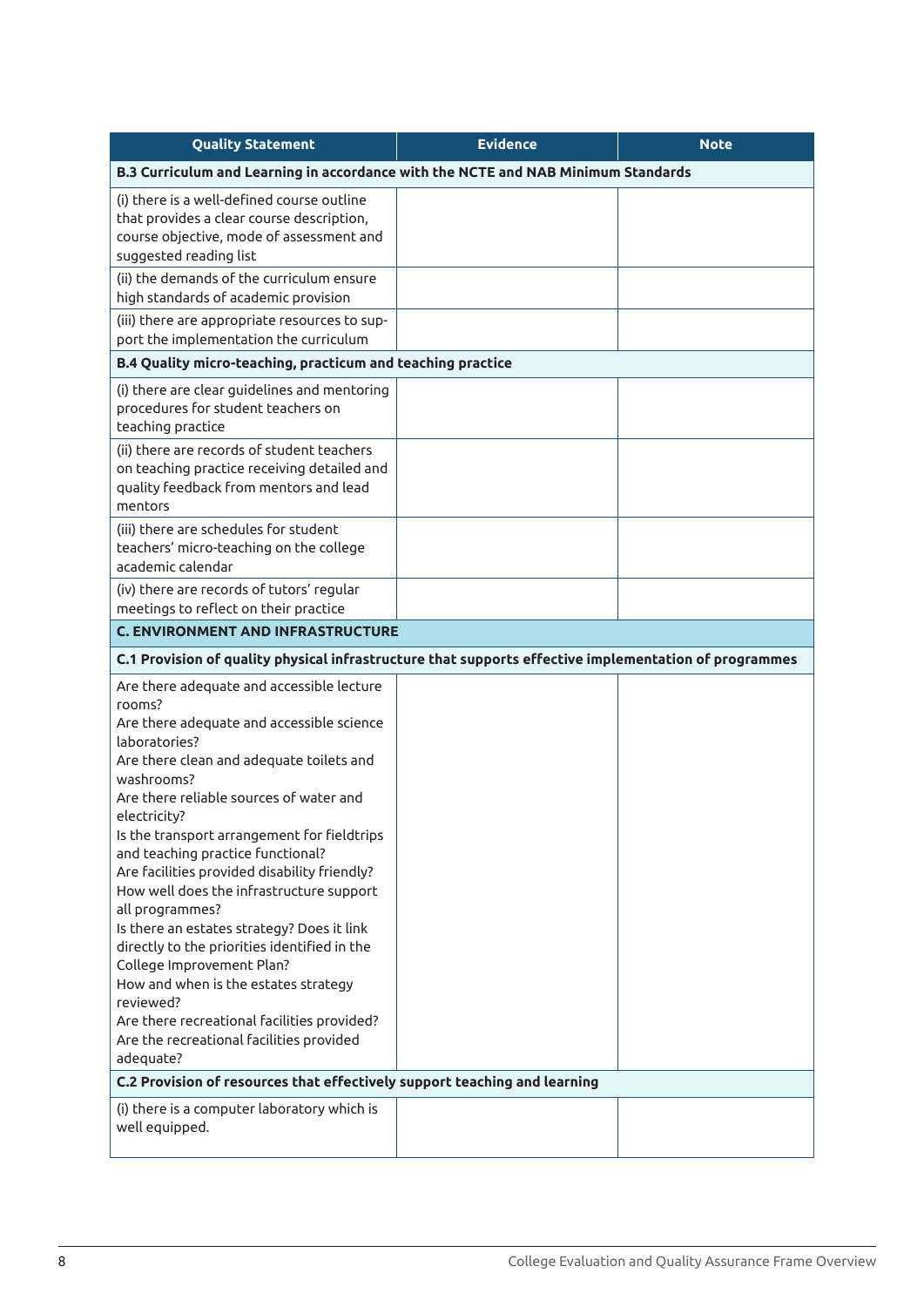| <b>Quality Statement</b>                                                                                          | <b>Evidence</b> | <b>Note</b> |
|-------------------------------------------------------------------------------------------------------------------|-----------------|-------------|
| (ii) internet connectivity is available and<br>reliable.                                                          |                 |             |
| (iii) there are qualified staff to provide ICT<br>technical support                                               |                 |             |
| (iv) there is a well-equipped resource<br>centre to support the preparation of<br>teaching and learning materials |                 |             |
| (v) there is a periodic maintenance and<br>upgrade of ICT facilities.                                             |                 |             |
| (vi) there are adequate resources to<br>support quality teaching and learning.                                    |                 |             |
| C.3 Quality health and safety provisions                                                                          |                 |             |
| (i) there are public health and sanitation<br>arrangements for both staff and student<br>teachers                 |                 |             |
| (ii) there is an adequate health and safety<br>measures including an all-inclusive policy<br>and risk register    |                 |             |
| (iii) there is an inclusive college policy for<br>HIV and AIDS education and awareness<br>creation.               |                 |             |
| (iv) there are adequate furniture for<br>lecture rooms, offices and laboratories                                  |                 |             |
| (v) there are appropriate furniture for<br>lecture rooms, offices and laboratories                                |                 |             |
| (vi) there are safety equipment e.g. fire-<br>fighting equipment in all buildings                                 |                 |             |
| (vii) there are fire safety measures which<br>are well publicised within the college<br>community.                |                 |             |
| C.4 Strategies for quality leaning environment and infrastructure                                                 |                 |             |
| (i) there is an environment and infrastruc-<br>ture audit                                                         |                 |             |
| (ii) there is an infrastructure development<br>plan                                                               |                 |             |
| (iii) there is a functioning works and physi-<br>cal development committee                                        |                 |             |
| (iv) there is an established maintenance<br>Unit with qualified staff                                             |                 |             |
| (v) there is an Acceptable Use Policies for<br>and that are operational: ICT, Workshop<br>and Science Laboratory  |                 |             |
| (vi) there is Library Acceptable Use Policy<br>and it is operational                                              |                 |             |
| (vii) there is a strategy document for<br>integrating ICT into teaching, research and<br>assessment               |                 |             |
| (viii) there is a title document to the Col-<br>lege land                                                         |                 |             |
| (ix) there is an architectural design of col-<br>lege facility                                                    |                 |             |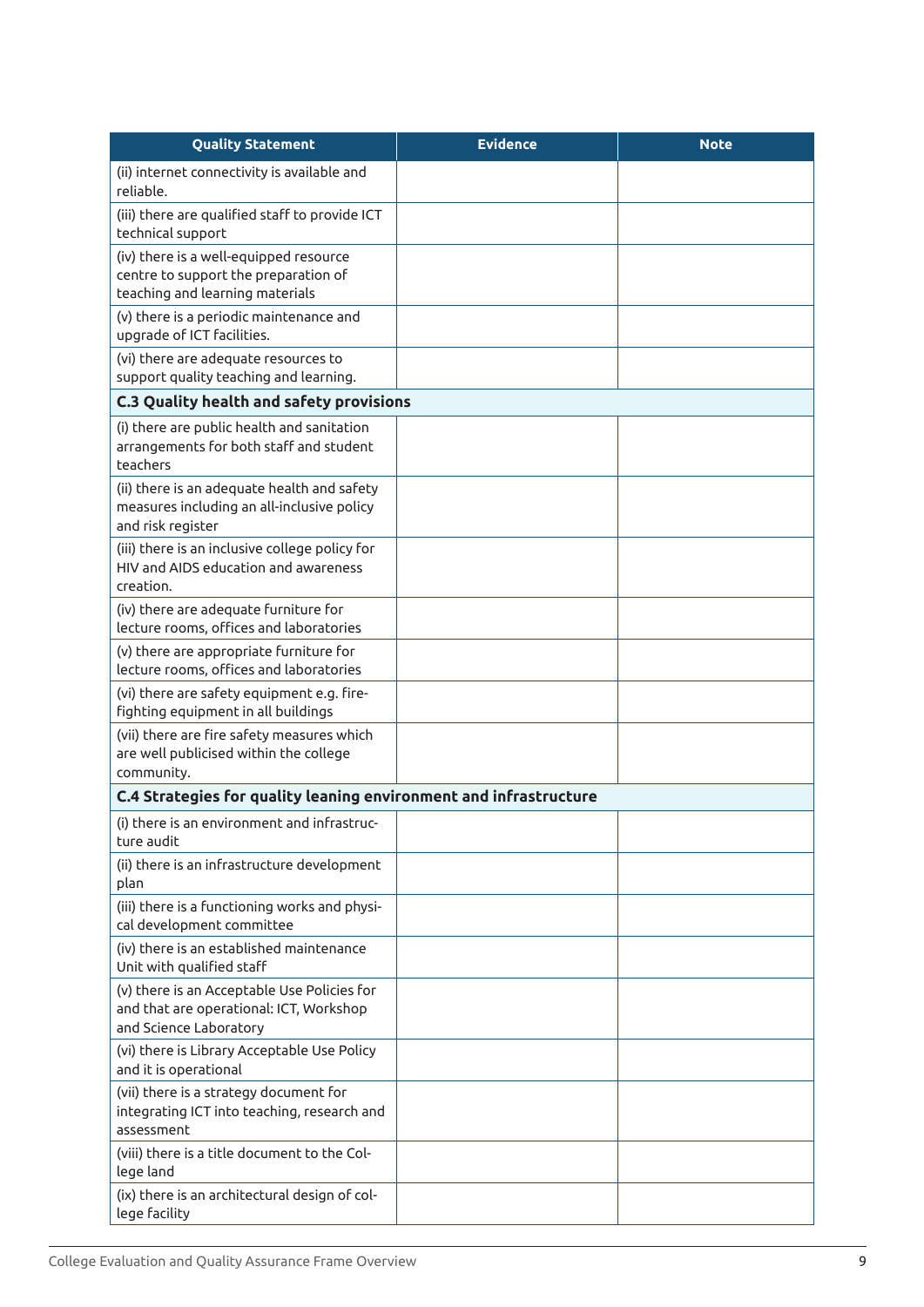| <b>Quality Statement</b>                                                                                                                                                                                                                 | <b>Evidence</b> | <b>Note</b> |
|------------------------------------------------------------------------------------------------------------------------------------------------------------------------------------------------------------------------------------------|-----------------|-------------|
| <b>ASSESSMENT</b>                                                                                                                                                                                                                        |                 |             |
| <b>D.1 Diversity of Assessment tools</b>                                                                                                                                                                                                 |                 |             |
| What range of assessment tools are in use?<br>How were the assessment tools devel-<br>oped? (expectation is to use an inclusive<br>and collaborative approach)<br>Are staff familiar with and using effectively<br>the assessment tools? |                 |             |
| D.2 Quality of Assessment tools and examination                                                                                                                                                                                          |                 |             |
| (i) there are appropriate marking schemes<br>for every assessment item                                                                                                                                                                   |                 |             |
| (ii) assessment and examination timetables<br>are timely published                                                                                                                                                                       |                 |             |
| (iii) there is evidence of compliance with<br>the standard of coverage of content when<br>setting examination questions                                                                                                                  |                 |             |
| (iv) there is a well-defined grading system<br>that is clearly communicated to all<br>students                                                                                                                                           |                 |             |
| (v) there are high quality and diverse<br>assessment tools                                                                                                                                                                               |                 |             |
| (vi) there are effective arrangements for<br>examination processes with rules and<br>procedures clearly shared with students                                                                                                             |                 |             |
| D.3 Quality of Assessment and Learning                                                                                                                                                                                                   |                 |             |
| (i) there are mechanisms for setting and<br>moderating examination items                                                                                                                                                                 |                 |             |
| (ii) there are examination invigilation<br>procedures and are operational                                                                                                                                                                |                 |             |
| (iii) there are mechanisms for continuous<br>assessment of student teachers                                                                                                                                                              |                 |             |
| (iv) there are systems to adequately<br>redress cases of alleged examination<br>irregularities                                                                                                                                           |                 |             |
| (v) there are procedures for assessing the<br>quality of tutors' performance                                                                                                                                                             |                 |             |
| (vi) there are documentary evidence of<br>assessment outcomes being used to<br>enhance student teachers' learning<br>experience                                                                                                          |                 |             |
| D.4 Quality of Assessment internal controls                                                                                                                                                                                              |                 |             |
| (i) there are internal controls for assess-<br>ment to ensure conformity with NCTE mini-<br>mum standards and quality expectation                                                                                                        |                 |             |
| (ii) there are well-defined requirement and<br>standards for progression between levels                                                                                                                                                  |                 |             |
| (iii) there is in the student teachers'<br>handbook well-defined requirements and<br>standards for progression across levels                                                                                                             |                 |             |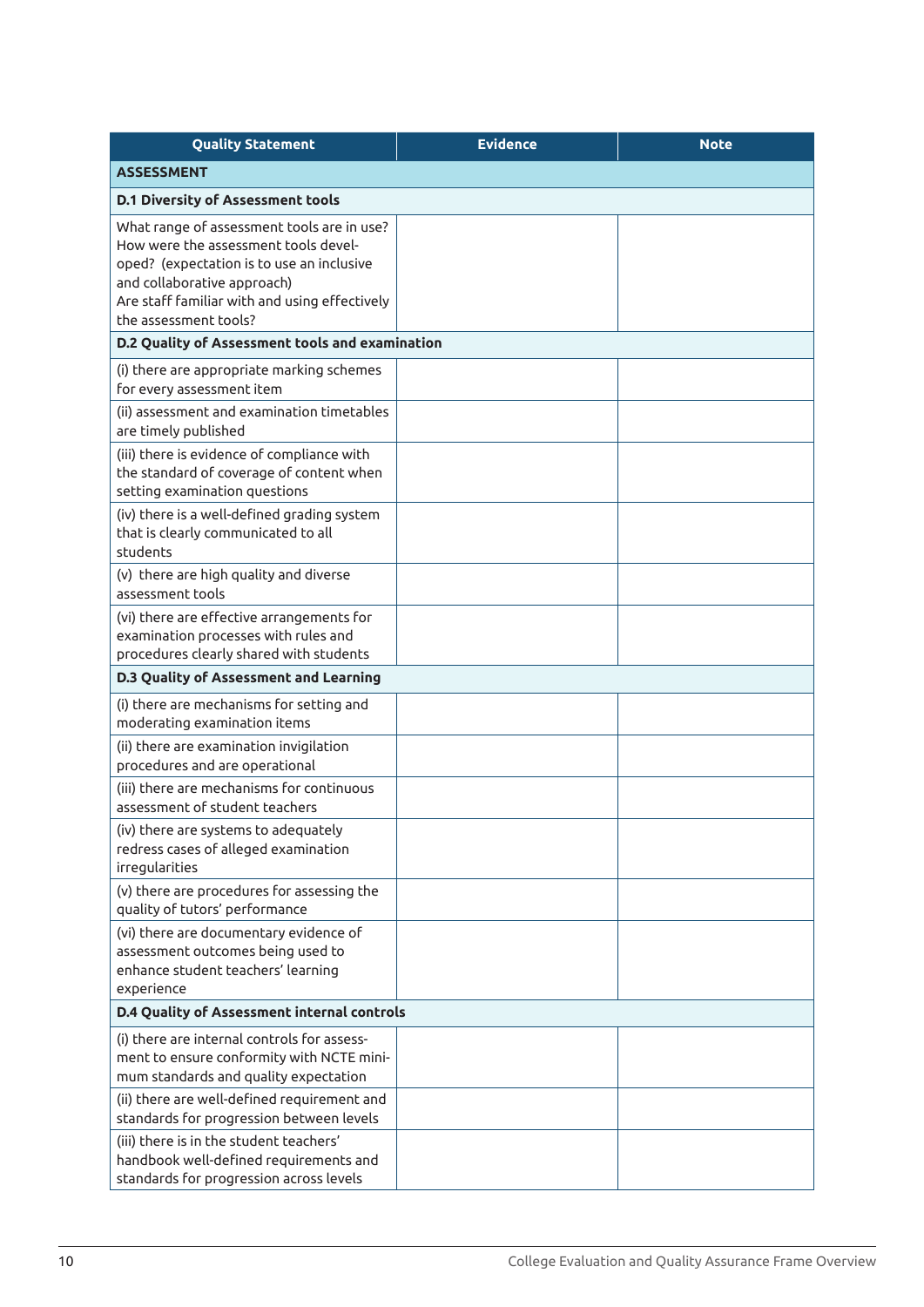| <b>Quality Statement</b>                                                                                                                                                       | <b>Evidence</b> | <b>Note</b> |
|--------------------------------------------------------------------------------------------------------------------------------------------------------------------------------|-----------------|-------------|
| (iv) there are well-defined graduation<br>requirements that are shared with student<br>teachers                                                                                |                 |             |
| (v) there is a clear policy on assessment<br>which is shared with stakeholders including<br>student teachers                                                                   |                 |             |
| (vi) there are well-defined systems for<br>vetting marked scripts                                                                                                              |                 |             |
| (vii) there are clear procedures for<br>publishing students' results                                                                                                           |                 |             |
| (viii) there is a well-defined grading system<br>which is included in student teachers'<br>handbook.                                                                           |                 |             |
| <b>STUDENT ENGAGEMENT</b>                                                                                                                                                      |                 |             |
| <b>E.1 Quality Academic Advisory System</b>                                                                                                                                    |                 |             |
| Are there functioning academic advisory<br>systems?<br>Are the academic advisors adequate and<br>qualify?<br>How effective is the induction programme<br>for student teachers? |                 |             |
| Is there a trainee handbook?                                                                                                                                                   |                 |             |
| <b>E.2 Quality of Student Support Services</b>                                                                                                                                 |                 |             |
| (i) there is an effective,                                                                                                                                                     |                 |             |
| well-structured Guidance and Counselling<br>Unit                                                                                                                               |                 |             |
| (ii) there is a well-equipped and<br>well-staffed clinic                                                                                                                       |                 |             |
| (iii) there is adequate accommodation for<br>student teachers                                                                                                                  |                 |             |
| E.3 Quality of procedures for admitting student teachers                                                                                                                       |                 |             |
| (i) there is a well-define minimum entry<br>requirement                                                                                                                        |                 |             |
| (ii) there is a clear admissions policy and it<br>is operational                                                                                                               |                 |             |
| (iii) there is evidence of adherence to the<br>admissions policy including compliance<br>with NAB's and NCTE's expected minimum<br>entry qualification                         |                 |             |
| <b>E.4 Effectiveness of Student Leadership</b>                                                                                                                                 |                 |             |
| (i) there is a clear gender responsive<br>guideline for election of student leaders                                                                                            |                 |             |
| (ii) there is a functioning SRC                                                                                                                                                |                 |             |
| (iii) there is full representation of students<br>on designated committees in line with the<br><b>Statutes</b>                                                                 |                 |             |
| (iv) there is gender equity in students'<br>representation on committees                                                                                                       |                 |             |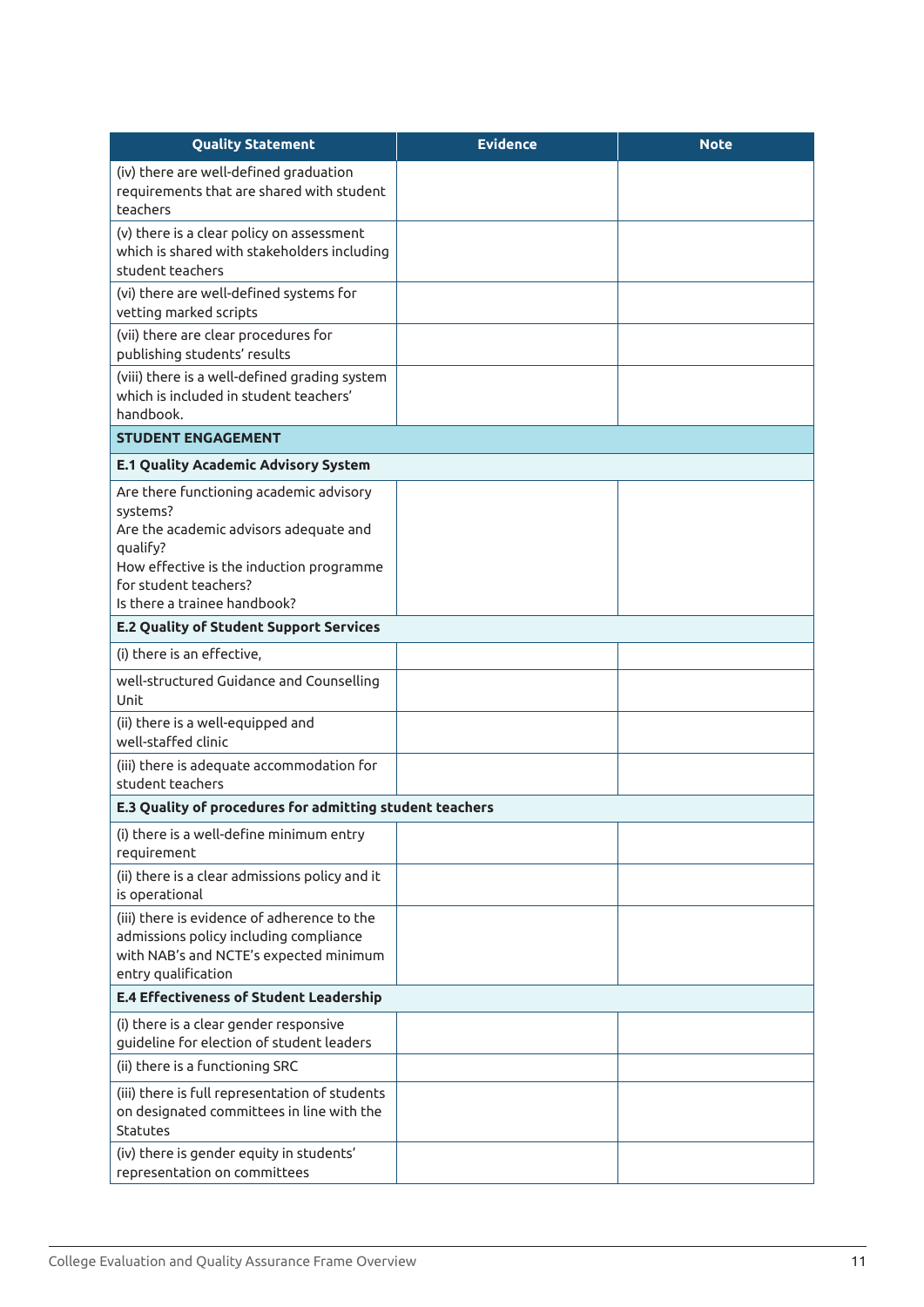| <b>Quality Statement</b>                                                                                                                                                                                                         | <b>Evidence</b> | <b>Note</b> |
|----------------------------------------------------------------------------------------------------------------------------------------------------------------------------------------------------------------------------------|-----------------|-------------|
| (v) there is a clear gender responsive<br>quideline for election of student leaders                                                                                                                                              |                 |             |
| (vi) there are systems to develop the<br>leadership skills of students.                                                                                                                                                          |                 |             |
| (vii) there are clear guidelines and<br>procedures for the formation and running<br>of students' led clubs and associations                                                                                                      |                 |             |
| (viii) there is an established Dean of<br>Students' office to coordinate students'<br>governance                                                                                                                                 |                 |             |
| <b>MONITORING AND EVALUATION</b>                                                                                                                                                                                                 |                 |             |
| F.1 Monitoring and Evaluation in the College                                                                                                                                                                                     |                 |             |
| Has the College a systematic process of<br>monitoring academic programmes?<br>What are the processes of monitoring<br>student engagement practices in the<br>College?<br>Has the College a robust process of<br>evaluating data? |                 |             |
| F.2 Systematic process of monitoring academic programme                                                                                                                                                                          |                 |             |
| (i) there is a clear policy for programme<br>approval                                                                                                                                                                            |                 |             |
| (ii) there are processes for programme<br>approval and re-approval                                                                                                                                                               |                 |             |
| (iii) there are relevant committees for<br>approving programmes of study                                                                                                                                                         |                 |             |
| (iv) there is a comprehensive and<br>systematic process of monitoring academic<br>programmes                                                                                                                                     |                 |             |
| (v) there is an established ICT programme<br>of study                                                                                                                                                                            |                 |             |
| F.3 Systematic process of evaluating data                                                                                                                                                                                        |                 |             |
| (i) there is regular monitoring of teaching<br>and learning                                                                                                                                                                      |                 |             |
| (ii) there is a clear evidence of research and<br>publication culture                                                                                                                                                            |                 |             |
| (iii) there are tools for monitoring students'<br>engagement.                                                                                                                                                                    |                 |             |
| (iv) there is evidence of tutors' application<br>of research has comprehensive feedback<br>systems in place                                                                                                                      |                 |             |
| (v) there are well-defined procedures for<br>monitoring and evaluating College practices                                                                                                                                         |                 |             |
| (vi) there are mechanisms to ensure data<br>safety and system security.                                                                                                                                                          |                 |             |
| F.4 Systematic process of monitoring student engagement and other                                                                                                                                                                |                 |             |
| (i) there is regular monitoring of students'<br>engagement.                                                                                                                                                                      |                 |             |
| (ii) there are well-defined processes of<br>engaging students.                                                                                                                                                                   |                 |             |
| (iii) there are tools for monitoring students'<br>engagement.                                                                                                                                                                    |                 |             |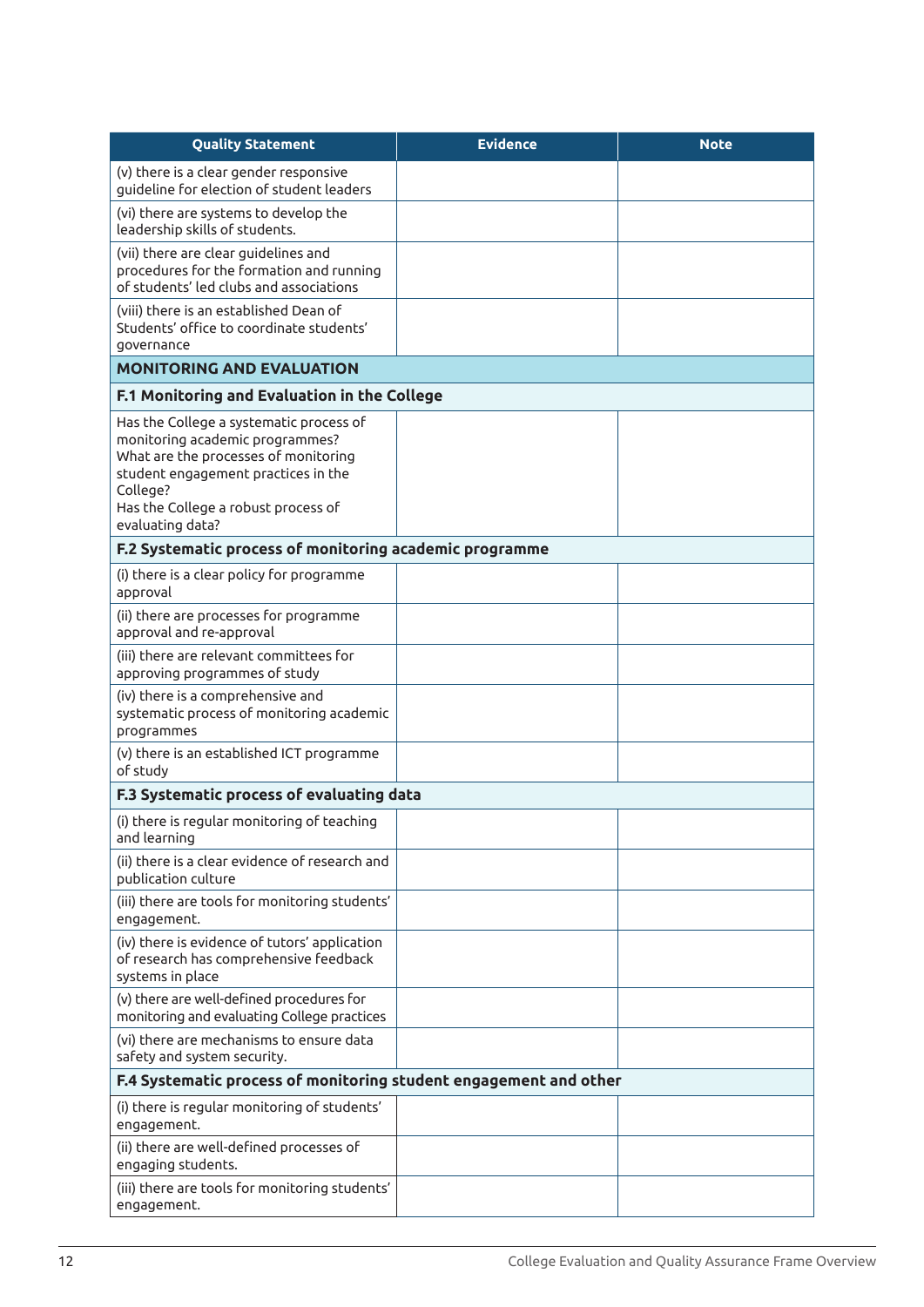| <b>Quality Statement</b>                                                                                                                                                                                                                                                                                       | <b>Evidence</b> | <b>Note</b> |
|----------------------------------------------------------------------------------------------------------------------------------------------------------------------------------------------------------------------------------------------------------------------------------------------------------------|-----------------|-------------|
| (iv) there is evidence that tutors' use of<br>feedback systems to engage students<br>during teaching practicum.                                                                                                                                                                                                |                 |             |
| (v) there are well-defined procedures for<br>monitoring and evaluating the overall level<br>of students' engagement.                                                                                                                                                                                           |                 |             |
| <b>PARTNERSHIP AND COOPERATION</b>                                                                                                                                                                                                                                                                             |                 |             |
| <b>G.1 Partnership and Cooperation in the College</b>                                                                                                                                                                                                                                                          |                 |             |
| The College has at least one each of local,<br>national and international partners<br>There is evidence of within College<br>partnership and cooperation, especially<br>between departments and units<br>External stakeholders are involved in the<br>activities of the College, e.g. graduation<br>ceremonies |                 |             |
| G.2 Partnership at local, national and international levels                                                                                                                                                                                                                                                    |                 |             |
| (i) there is a well-defined public<br>engagement policy<br>(ii) there is a public engagement unit                                                                                                                                                                                                              |                 |             |
| (iii) there are a well-qualified public en-<br>gagement staff with a clear job description                                                                                                                                                                                                                     |                 |             |
| (iv) there are signed Memorandum of<br>Understanding (MoU) with local partner<br>institutions                                                                                                                                                                                                                  |                 |             |
| (v) there are signed MoU with national<br>partner institutions.                                                                                                                                                                                                                                                |                 |             |
| (vi) there are signed MoU with<br>international partner institutions                                                                                                                                                                                                                                           |                 |             |
| G.3 Partnership and Cooperation with the College                                                                                                                                                                                                                                                               |                 |             |
| (i) there are processes of engaging staff<br>and students in decision making                                                                                                                                                                                                                                   |                 |             |
| (ii) there are evidence of management's<br>engagement of students and other staff in<br>decision making                                                                                                                                                                                                        |                 |             |
| (iii) there are functioning committees or<br>working groups for partnership and<br>cooperation                                                                                                                                                                                                                 |                 |             |
| (iv) there are records of stakeholders'<br>representation on relevant committees.                                                                                                                                                                                                                              |                 |             |
| <b>G.4 Engaging external partners</b>                                                                                                                                                                                                                                                                          |                 |             |
| (i) there are well-defined procedures for<br>external stakeholders' engagement                                                                                                                                                                                                                                 |                 |             |
| (ii) there is a functioning Alumni<br>Association                                                                                                                                                                                                                                                              |                 |             |
| (iii) there is an Alumni Relations Officer<br>who serves on relevant committees                                                                                                                                                                                                                                |                 |             |